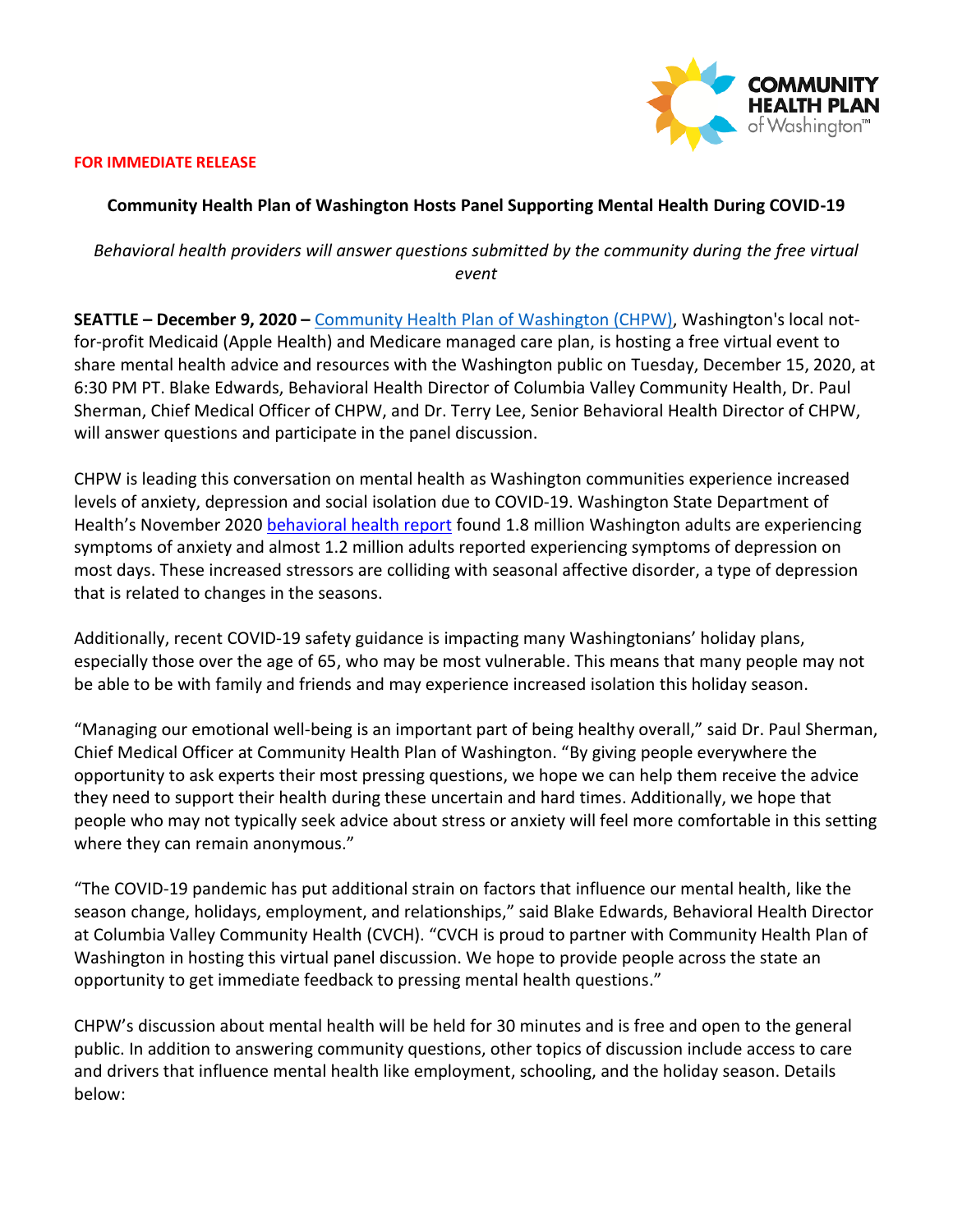

| <b>WHAT:</b>  | Ask the Experts: Winter Mental Health Talk with CHPW                                                                                                                                                                                                                                                                                                                                                                                                                                                 |
|---------------|------------------------------------------------------------------------------------------------------------------------------------------------------------------------------------------------------------------------------------------------------------------------------------------------------------------------------------------------------------------------------------------------------------------------------------------------------------------------------------------------------|
| <b>WHEN:</b>  | Tuesday, December 15, 2020<br>6:30 PM PT                                                                                                                                                                                                                                                                                                                                                                                                                                                             |
| <b>WHERE:</b> | Virtual panel on Zoom:<br>Zoom Link - 12.15.2020<br>RVSP and post questions publicly or privately on Facebook: <b>Community Health Plan of</b><br><b>Washington Facebook Page</b>                                                                                                                                                                                                                                                                                                                    |
| WHO:          | Dr. Paul Sherman, Chief Medical Officer, CHPW<br>Dr. Terry Lee, Senior Behavioral Health Director, CHPW<br>Blake Edwards, Behavioral Health Director, Columbia Valley Community Health                                                                                                                                                                                                                                                                                                               |
| WHY:          | The COVID-19 pandemic has led to fear, isolation, depression, and other mental health<br>impacts for Washingtonians across the state. Community members need immediate<br>support to manage their mental health during the holidays, and CHPW hopes to provide<br>them with answers to their questions related to mental health during this panel. For more<br>information and mental health advice, visit CHPW's free public Mental Health Resource<br>Center: www.chpw.org/BehavioralHealthCenter. |

# **About CHPW**

Founded in 1992 by a network of community and migrant health centers (CHCs) in Washington State, Community Health Plan of Washington is a community-governed, not-for-profit health plan formed to help coordinate care and advocate for people who were not being served by traditional insurance companies. The mission of CHPW is to deliver accessible managed care services that meet the needs and improve the health of Washington communities and to make managed care participation beneficial for community-responsive providers. CHPW serves approximately 265,000 members through Medicaid (income-based program called Apple Health in WA) and Medicare (age and disability-based program) across the State. CHPW connects members to various physical, behavioral and social support services, and reinvests its profit back into the CHCs to help them deliver better care to all people. CHPW also seeks to identify and address health disparities and inequities, while coordinating services within a broader population health framework. Its parent, Community Health Network of Washington, serves nearly one million individuals across Washington through its CHC network sites. To learn more, visit [chpw.org](https://www.chpw.org/) or connect on **Facebook**, [Twitter,](https://twitter.com/myCHPW) [Instagram,](https://www.instagram.com/mychpw/) or [LinkedIn.](https://www.linkedin.com/company/community-health-plan)

# **About Columbia Valley Community Health**

Columbia Valley Community Health, (CVCH) is a Federally Qualified Health Center that offers medical, dental, behavioral health, midwifery, pharmacy, WIC and outreach services to all residents of Chelan and Douglas counties, and surrounding areas, regardless of ability to pay. We care for over 35,000 patients per year between our nine locations in Wenatchee, East Wenatchee and Chelan and various on-site locations, such as Wenatchee Valley College and local schools.